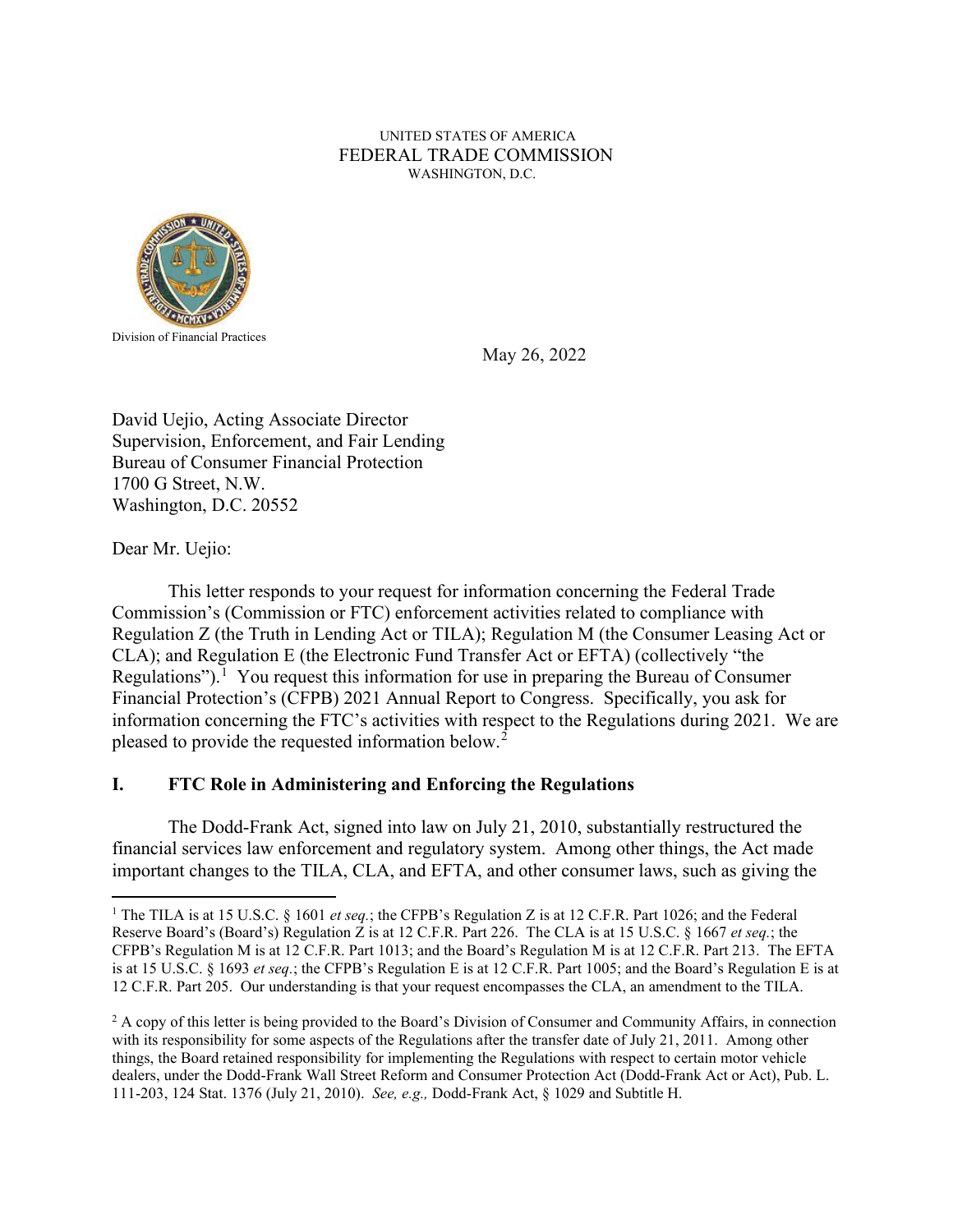CFPB rulemaking and enforcement authority for the TILA, CLA, and EFTA. Under the Act, the FTC retained its authority to enforce the TILA and Regulation Z, the CLA and Regulation M, and the EFTA and Regulation E. In addition, the Act gave the Commission the authority to enforce any CFPB rules applicable to entities within the FTC's jurisdiction, which include most providers of financial services that are not banks, thrifts, or federal credit unions.<sup>[3](#page-1-0)</sup> In accordance with the memorandum of understanding that the Commission and the CFPB entered into in 2012 and reauthorized in 2015 and 2019, and consistent with the Dodd-Frank Act, the Commission has been coordinating certain law enforcement, rulemaking, and other activities with the CFPB.<sup>[4](#page-1-1)</sup>

#### **II. Regulation Z (the TILA) and Regulation M (the CLA)**

In 2021, the Commission engaged in law enforcement; rulemaking, research and policy development; and consumer and business education, all relating to the topics covered by the TILA and Regulation Z and the CLA and Regulation M, including the advertisement, extension, and certain other aspects of consumer credit and leasing.<sup>[5](#page-1-2)</sup>

## **A. Truth in Lending and Consumer Leasing: Enforcement Actions**

The Commission's law enforcement efforts against those who market or extend credit included actions involving automobile financing, payday loans, and credit repair and debt relief.

# **1. Automobiles (Credit and Leasing)**

The FTC continued its efforts to combat deceptive automobile dealer practices with litigation in two enforcement actions involving the TILA and Regulation Z (credit) and the CLA and Regulation M (leasing).

In July 2021, the FTC announced a settlement with Richard Berry, the owner and manager of a group of four auto dealers that operated in Arizona and New Mexico, near the

<span id="page-1-0"></span><sup>&</sup>lt;sup>3</sup> The FTC has authority to enforce the TILA and Regulation Z, the CLA and Regulation M, and the EFTA and Regulation E, as to entities for which Congress has not committed enforcement to some other government agency. *See* 15 U.S.C. § 1607(c) (the TILA and Regulation Z, and the CLA and Regulation M) and 15 U.S.C. § 1693o (the EFTA and Regulation E).

<span id="page-1-1"></span><sup>4</sup> *See* FTC, *Memorandum of Understanding between the Consumer Financial Protection Bureau and the Federal Trade Commission,* Jan. 20, 2012, *available at* https://www.ftc.gov/system/files/120123ftc-cfpb-mou.pdf, and FTC, *Memorandum of Understanding between the Consumer Financial Protection Bureau and the Federal Trade Commission,* Mar. 6, 2015, *available at*

https://www.ftc.gov/system/files/documents/cooperation\_agreements/150312ftc-cfpb-mou.pdf. In 2019, the FTC and CFPB again reauthorized the MOU. *See* FTC, *Memorandum of Understanding between the Consumer Financial Protection Bureau and the Federal Trade Commission,* Feb. 25, 2019, *available at*  https://www.ftc.gov/system/files/documents/cooperation\_agreements/ftc-cfpb\_mou\_225\_0.pdf. *See also* Dodd-Frank Act, § 1024.

<span id="page-1-2"></span><sup>&</sup>lt;sup>5</sup> Your letter also asks for specific data regarding compliance examinations, including the extent of compliance, number of entities examined, and compliance challenges experienced by entities subject to the FTC's jurisdiction. The Commission does not conduct compliance examinations or collect compliance-related data concerning the nonbank entities within its jurisdiction. As a result, this letter does not provide this information.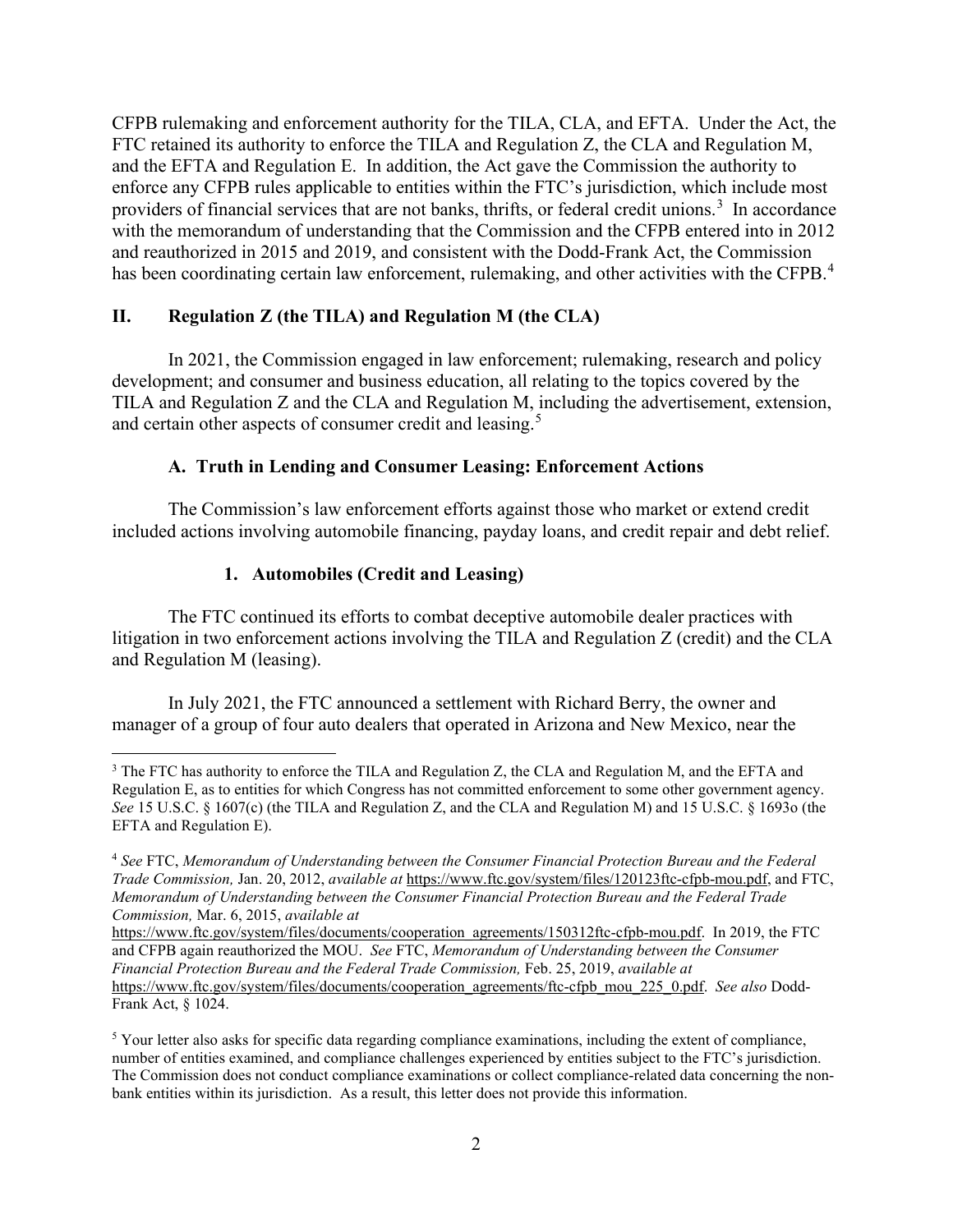border of the Navajo Nation, and allegedly engaged in a range of illegal activities including falsifying consumers' income and down payment information on vehicle financing applications and contracts submitted to third-party financing companies, and misrepresenting important financial terms in vehicle advertisements, in violation of the FTC Act.<sup>[6](#page-2-0)</sup> The complaint also charged Tate's Auto with violating the TILA and Regulation Z (credit) and the CLA and Regulation M (leases) by failing to disclose required terms in advertisements, including in online and social media; an earlier ruling found defendants violated TILA and CLA by failing to disclose such legally required information in their advertisements. [7](#page-2-1) In addition to providing for a \$450,000 payment to the FTC for consumer redress, the settlement prohibits Berry from misrepresenting information in documents associated with a consumer's purchase, financing, or leasing of a motor vehicle, misrepresenting the costs or any other material fact related to vehicle financing, and from violating the TILA and Regulation Z, and the CLA and Regulation M.<sup>[8](#page-2-2)</sup>

In October 2021, the Commission issued an administrative opinion and order ruling that Traffic Jam Events, LLC and its owner, David J. Jeansonne II (respondents) violated both the FTC Act and the TILA (credit), and banning them from the auto industry. $9$  Among other things, the Commission found that the respondents sent deceptive mailers to consumers to entice them to auto sale sites suggesting they were affiliated with a government COVID-19 stimulus program when the company was not; sent direct mail advertisements deceptively indicating consumers had won specific valuable prices (such as \$2,500 or \$5,000 cash) that consumers learned they had not won when they appeared to claim the prizes; and sent mailers violating TILA, including by quoting monthly payments to purchase vehicles on credit that did not provide, or hid in small print, key financing terms required by law that consumers need to determine the true costs of the advertising financing.[10](#page-2-4) The Commission's order also prohibits misrepresentations regarding financial assistance from the government, prizes and sweepstakes, affiliation with the

<span id="page-2-1"></span><sup>7</sup> *See* FTC, Press Release, *FTC Obtains \$450,000 Settlement in Tate's Auto Group Case* (Jul. 29, 2021), *available at*  https://www.ftc.gov/news-events/press-releases/2021/07/ftc-obtains-450000-settlement-tates-auto-group-case.

<span id="page-2-2"></span><sup>8</sup> *See FTC v. Tate's Auto Center of Winslow, Inc.,* No. 18-cv-08176 (D. Ariz. July 30, 2021) (stipulated order for permanent injunction and monetary relief as to individual defendant), *available at* https://www.ftc.gov/legallibrary/browse/cases-proceedings/162-3207-x180041-tates-auto-center.

<span id="page-2-4"></span><sup>10</sup> *See id*.

<span id="page-2-0"></span><sup>6</sup> *FTC v. Tate's Auto Center of Winslow, Inc.,* No. 18-cv-08176 (D. Ariz. July 30, 2021) (stipulated order for permanent injunction and monetary relief as to individual defendant), *available at* https://www.ftc.gov/legallibrary/browse/cases-proceedings/162-3207-x180041-tates-auto-center. Commissioner Rebecca Kelly Slaughter issued a concurring statement in this matter, *available at* https://www.ftc.gov/legal-library/browse/casesproceedings/public-statements/concurring-statement-commissioner-rebecca-kelly-slaughter-matter-tates-auto. The settlement also included a stipulated dismissal of relief defendant Linda Tate. *FTC v. Tate's Auto Center of Winslow, Inc.,* No. 18-cv-08176 (D. Ariz. July 26, 2021) (order). *See also* FTC, Press Release, *FTC Obtains \$450,000 Settlement in Tate's Auto Group Case* (Jul. 29, 2021), *available at* https://www.ftc.gov/news-events/pressreleases/2021/07/ftc-obtains-450000-settlement-tates-auto-group-case.

<span id="page-2-3"></span><sup>9</sup> *In the Matter of Traffic Jam Events, LLC,* FTC Dkt. No. 9395 (Oct. 25, 2021) (Opinion of the Commission; Final Order), *available at* https://www.ftc.gov/legal-library/browse/cases-proceedings/x200041-202-3127-traffic-jamevents-llc-matter. Among other things, the order also prohibits violations of the TILA and Regulation Z. The Commission's order runs for twenty years.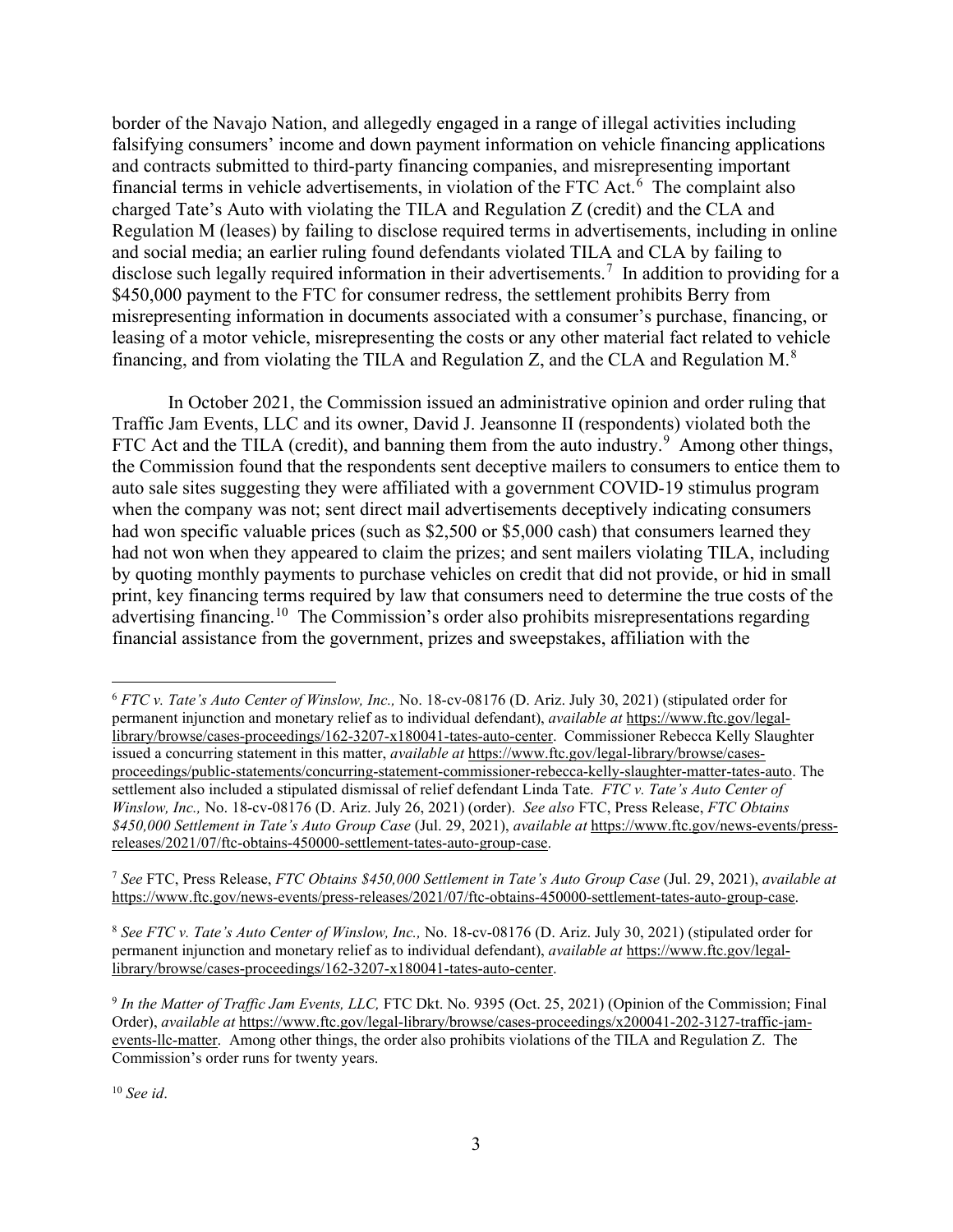government, and other material restrictions regarding the purchase, receipt or use of any product or service. In addition, it prohibits respondents from violations of the TILA and Regulation Z. The administrative complaint the FTC filed in 2020 against the respondents alleged multiple counts of deceptive conduct in connection with deceptive mailers to consumers, in violation of the FTC Act, and charged respondents with violating the TILA and Regulation Z by failing to clearly disclose required credit information in their advertising.<sup>11</sup> Litigation continues in this matter at the appellate level.<sup>[12](#page-3-1)</sup>

## **2. Payday Lending (Credit)**

In 2021, the FTC settled charges with the owners and operators of a payday lending enterprise (Harvest Moon), which the FTC had alleged deceptively overcharged consumers millions of dollars and used deceptive tactics to convince consumers that their loans would be repaid in a fixed number of payments when, in many instances, the defendants had applied the payments to finance-charge only amounts, and also failed to make required loan disclosures.<sup>[13](#page-3-2)</sup> The FTC charged the defendants with violating the FTC Act, the TILA and Regulation Z, and the Telemarketing Sales Rule (TSR).<sup>[14](#page-3-3)</sup> Under the terms of the settlement, among other things, the owners and operators of the settling entities are permanently prohibited from making loans or extending credit of any kind, and nearly all outstanding debt (which is comprised entirely of illegal finance charges) held by the company will be deemed as paid in full.<sup>[15](#page-3-4)</sup> The settlement includes a monetary judgment of \$114.3 million, which is partially suspended based on an inability to pay.<sup>[16](#page-3-5)</sup> The defendants will be required to turn over all corporate assets and almost all domestic personal assets along with a number of vehicles to the receiver, which will wind down and liquidate the business and provide all proceeds to the FTC, to be used for equitable relief for

<span id="page-3-2"></span><sup>13</sup> *See* FTC, Press Release, *FTC Acts to Ban Payday Lender From Industry, Forgive Illegal Debt* (Feb 11, 2021), *available at* https://www.ftc.gov/news-events/press-releases/2021/02/ftc-acts-ban-payday-lender-industry-forgiveillegal-debt.

<span id="page-3-3"></span><sup>14</sup> *FTC v. Lead Express, Inc.*, No. 20-cv-00840 (D. Nev. filed May 11, 2020), *available at*  https://www.ftc.gov/enforcement/cases-proceedings/192-3208/lead-express-inc-harvest-moon-financial.

<span id="page-3-0"></span><sup>11</sup> *See In the Matter of Traffic Jam Events, LLC,* FTC Dkt. No. 9395 (filed Aug. 7, 2020), *available at* https://www.ftc.gov/enforcement/cases-proceedings/x200041-2023127/traffic-jam-events-llc-matter; *see also* FTC, Press Release, *FTC Adds Charges Against Auto Marketer For Deceptive "Prize" Mailers* (Aug. 13, 2020), *available at* https://www.ftc.gov/news-events/press-releases/2020/08/ftc-adds-charges-against-auto-marketer-deceptive-prizemailers.

<span id="page-3-1"></span><sup>&</sup>lt;sup>12</sup> Traffic Jam Events, LLC and David J. Jeansonne II, individually and as an officer of the company, appealed the FTC order and opinion. *Traffic Jam Events v. FTC*, No. 21-60947 (5th Cir. Dec. 21, 2021) (appeal docketed).

<span id="page-3-4"></span><sup>&</sup>lt;sup>15</sup> *FTC v. Lead Express, Inc.*, No. 20-cv-00840 (D. Nev. Apr. 1, 2021 (stipulated order for permanent injunction and monetary judgment as to defendants Lead Express Inc., Camel Coins, Inc., Sea Mirror, Inc., Naito Corp., Kotobuki Marketing, Inc., Ebisu Marketing, Inc., Hotel Marketing, Inc., Daikoku Marketing, Inc., Takehisa Naito, and Keishi Ikeda). *See also* FTC, Press Release, *FTC Acts to Ban Payday Lender From Industry, Forgive Illegal Debt* (Feb 11, 2021), *available at* https://www.ftc.gov/news-events/press-releases/2021/02/ftc-acts-ban-payday-lender-industryforgive-illegal-debt.

<span id="page-3-5"></span><sup>&</sup>lt;sup>16</sup> *See id.* The full judgment will become due if the defendants are found to have misrepresented their financial condition.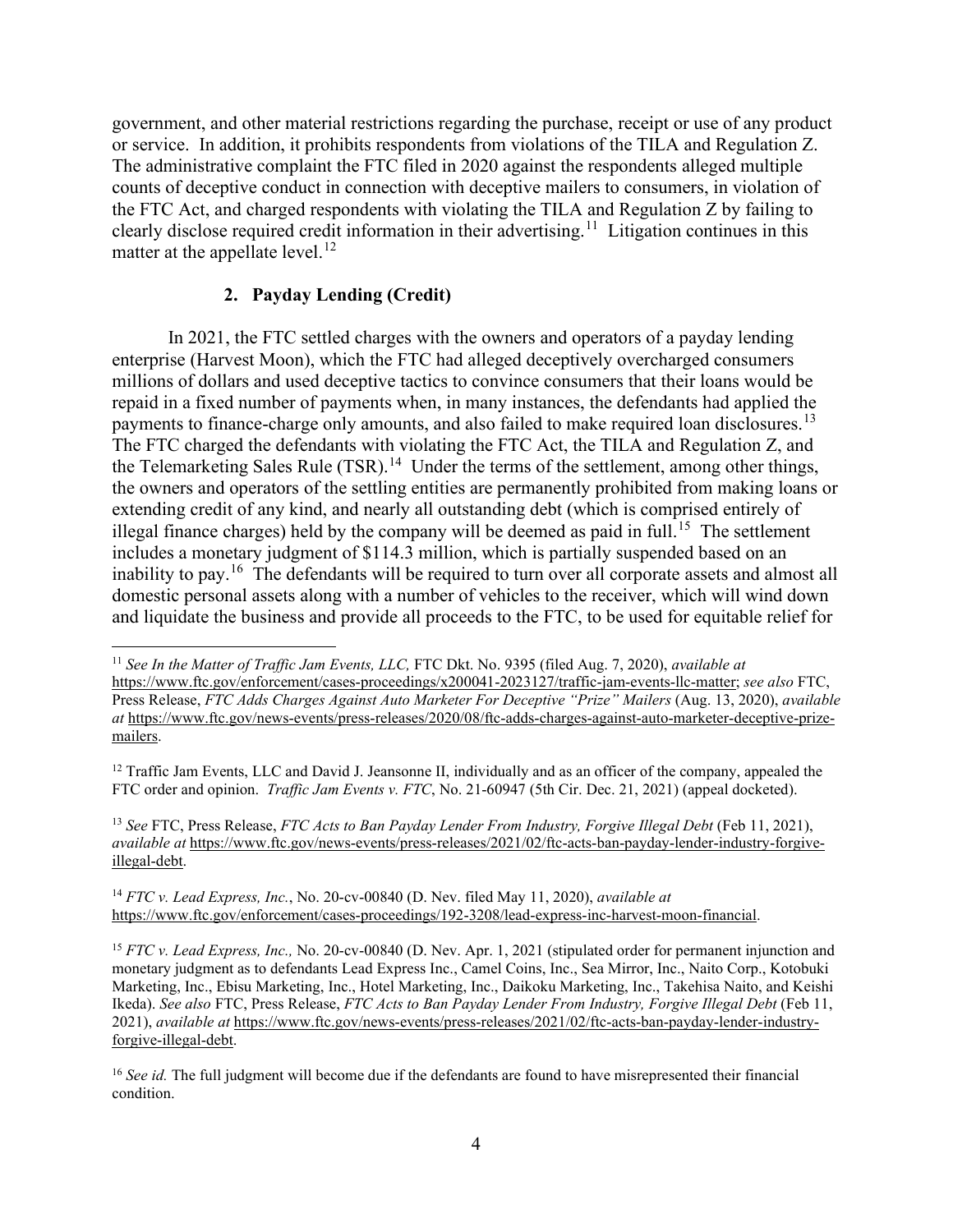consumers, including redress and its administration. The court also issued a default judgment against defendant La Posta Tribal Lending Enterprise on all FTC claims, including that it violated the FTC Act by misrepresenting the payment terms of its payday loans and the TILA and Regulation Z by failing to make accurate disclosures, and permanently enjoining the defendant from, among other things, misrepresenting the payment schedule and total amount a consumer will owe, and from violating the TILA and Regulation Z, and awarding total disgorgement in an amount exceeding \$5 million.<sup>[17](#page-4-0)</sup>

In April 2021, the U.S. Supreme Court issued a decision in *AMG Capital Management, LLC v. FTC* resolving the challenge brought by Scott Tucker and several of the corporate defendants, overturning the lower court decision and remanding the case back for review; litigation continues in this appellate matter.<sup>18</sup> The case involved violations of the FTC Act, the TILA and Regulation Z, and other laws.<sup>[19](#page-4-2)</sup> The Court found that the FTC did not have the authority under Section 13(b) of the FTC Act to seek equitable monetary relief. In view of its loss of an important consumer protection tool with this decision, the Commission has asked Congress to amend the FTC Act to enable the Commission to obtain monetary relief for injured consumers under Section  $13(b)$ .<sup>[20](#page-4-3)</sup>

#### **3. Credit Repair and Debt Relief (Credit)**

In 2021, the operators of a student loan debt relief scheme agreed to settle Federal Trade Commission charges that they collected illegal upfront fees and falsely promised to lower or even eliminate consumers' loan payments or balances.<sup>[21](#page-4-4)</sup> Among other things, the settlement bans the defendants from providing debt relief services, prohibits them from violating the Telemarketing Sales Rule (TSR), and includes a monetary judgment against certain defendants

<span id="page-4-0"></span><sup>17</sup> *FTC v. Lead Express, Inc.,* No. 20-cv-00840 (D. Nev. Sept. 13, 2021 (order granting motion for default judgment, directing final judgment against La Posta Tribal Lending Enterprise), (D. Nev. Sept. 14, 2021) (default judgment entered).

<span id="page-4-1"></span><sup>18</sup> *FTC v. AMG Capital Management, LLC*, 141 S. Ct. 1341, 593 US \_\_ (2021), *available at*  https://www.supremecourt.gov/opinions/20pdf/19-508\_l6gn.pdf.

<span id="page-4-2"></span> $19$  The Ninth Circuit had affirmed the district court judgment and order the FTC obtained against Tucker and several corporate defendants for violation of the FTC Act and the TILA, among other things, for deceiving consumers and illegally charging them undisclosed and inflated fees. *FTC v. AMG Capital Mgmt., LLC, 910 F.3d 417* (9<sup>th</sup> Cir. 2018).

<span id="page-4-3"></span><sup>20</sup> *See* Testimony, Prepared Statement of the Federal Commission: The Urgent Need to Fix Section 13(b) of the FTC Act (Apr. 27, 2021), https://www.ftc.gov/legal-library/browse/prepared-statement-federal-trade-commissionurgent-need-fix-section-13b-ftc-act.

<span id="page-4-4"></span><sup>21</sup> *FTC v. Student Advocates Team, LLC,* No. 8:19-cv-1728 (C.D. Cal. May 17, 2021) (stipulation as to entry of order for permanent injunction, monetary relief and final judgment as to Defendants Student Advocates Team LLC; Progress Advocates Group, LLC; Student Advocates Group, LLC; Assurance Solution Services, LLC; and Bradley Jason Hunt) (C.D. Cal. May 17, 2021), (stipulation as to entry of order for permanent injunction and final judgment as to Defendant Sean Quincy Lucero) (C.D. Cal. May 17, 2021), *available at* https://www.ftc.gov/legallibrary/browse/cases-proceedings/172-3036-student-advocates-team-llc-et-al. The full judgment will become due if the defendants are found to have misrepresented their financial condition.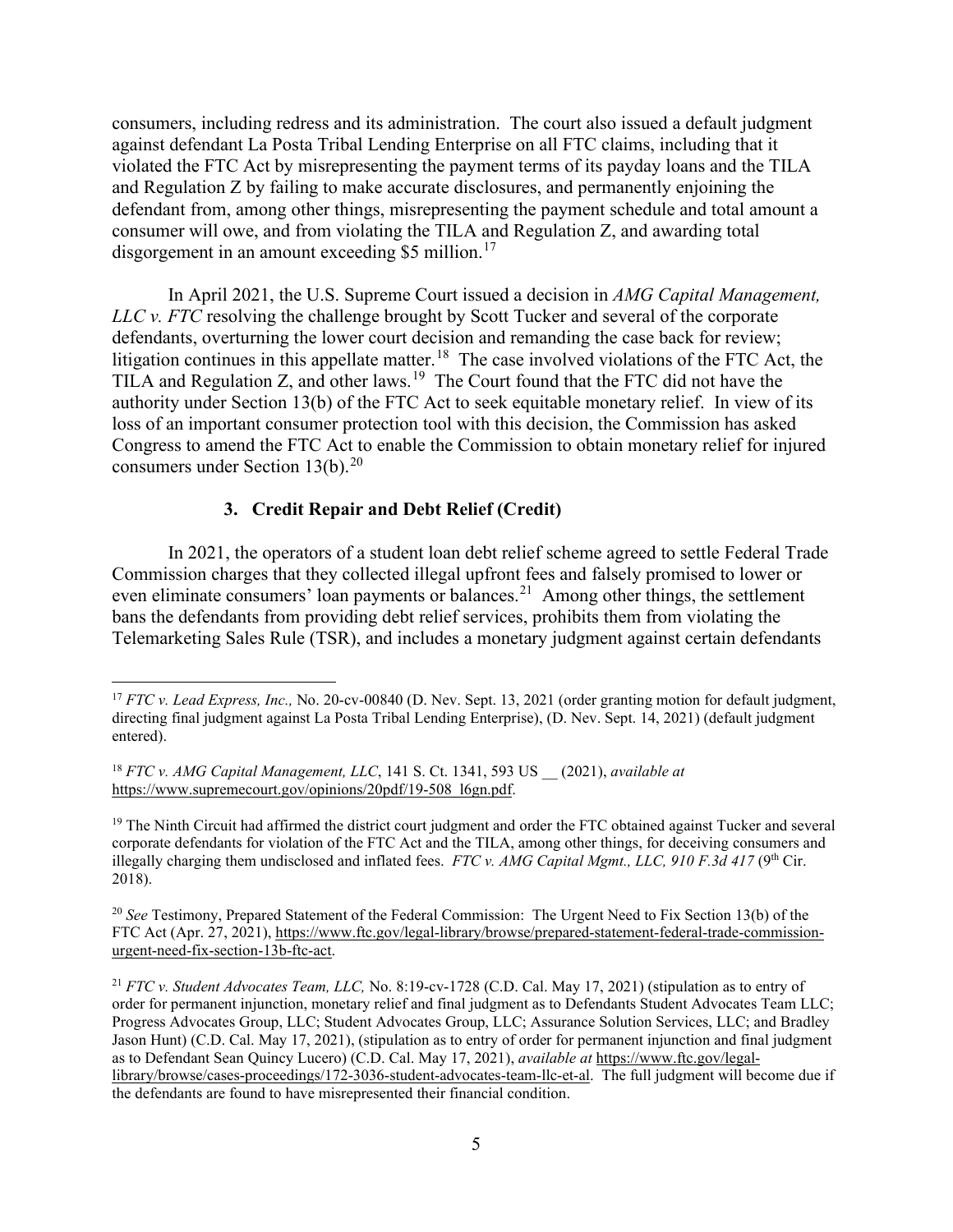of more than \$24.5 million, which is partially suspended due to an inability to pay.<sup>[22](#page-5-0)</sup> The defendants are prohibited from collecting any further payments from the consumers who purchased their debt relief services, and also are required to pay \$11,500, to be used for consumer redress.<sup>[23](#page-5-1)</sup> The complaint filed in 2019 alleged that defendants charged illegal upfront fees that they led consumers to believe went towards consumers' student loans, falsely promised that their services would permanently lower or even eliminate consumers' loan payments or balances, and signed customers up for high-interest loans to pay the fees without making required disclosures, in violation of the FTC Act, the TSR and the TILA.<sup>[24](#page-5-2)</sup>

# **4. Other Cases (Credit)**

In 2021, the FTC mailed 4,505 refund checks to people who lost money in a financing scheme that targeted customers shopping for computers and related electronic devices.<sup>[25](#page-5-3)</sup> In a case previously reported on, the FTC alleged that BlueHippo Funding, LLC and affiliate BlueHippo Capital, LLC, among other things, violated the TILA and engaged in deceptive practices in violation of the FTC Act, and promised to finance new computers, collected money from customers, and then failed to provide them with computers.<sup>[26](#page-5-4)</sup> The Commission also alleged that the two companies failed to disclose key terms of BlueHippo's refund policy to customers prior to their making payments.<sup>[27](#page-5-5)</sup> The FTC won a lengthy court battle and now is using the funds it recovered to provide more than \$103,000 in refunds to consumers.

# **B. Truth in Lending and Consumer Leasing: Rulemaking, Research, and Policy Development**

# **1. Military (Credit and Leasing)**

In 2021, the FTC's Military Task Force, which includes a cross-section of agency representatives, continued work on military consumer protection issues. The Task Force represents part of the agency's collaborative effort to provide resources for military consumers and is aimed at identifying their needs and formulating initiatives to empower servicemembers,

<span id="page-5-4"></span><sup>26</sup> *See id.*

<span id="page-5-0"></span><sup>22</sup> *See* FTC, Press Release, *Operators of Student Loan Debt Relief Scheme Banned From Providing Debt Relief Services as Part of Settlement with FTC* (May 17, 2021), *available at* https://www.ftc.gov/news-events/pressreleases/2021/05/operators-student-loan-debt-relief-scheme-banned-providing-debt.

<span id="page-5-1"></span><sup>23</sup> *See id.*

<span id="page-5-2"></span><sup>24</sup> *FTC v. Student Advocates Team, LLC,* No. 8:19-cv-1728 (C.D. Cal. filed Sept. 11, 2019), *available at*  https://www.ftc.gov/enforcement/cases-proceedings/172-3036/student-advocates-team-llc-et-al.

<span id="page-5-3"></span><sup>25</sup> *See* FTC, Press Release, *FTC Sends Refund Checks to People Targeted in Computer Financing Scheme* (Aug. 31, 2021), *available at* https://www.ftc.gov/news-events/press-releases/2021/08/ftc-sends-refund-checks-peopletargeted-computer-financing-scheme*.* 

<span id="page-5-5"></span><sup>27</sup> *See supra* note 25*.*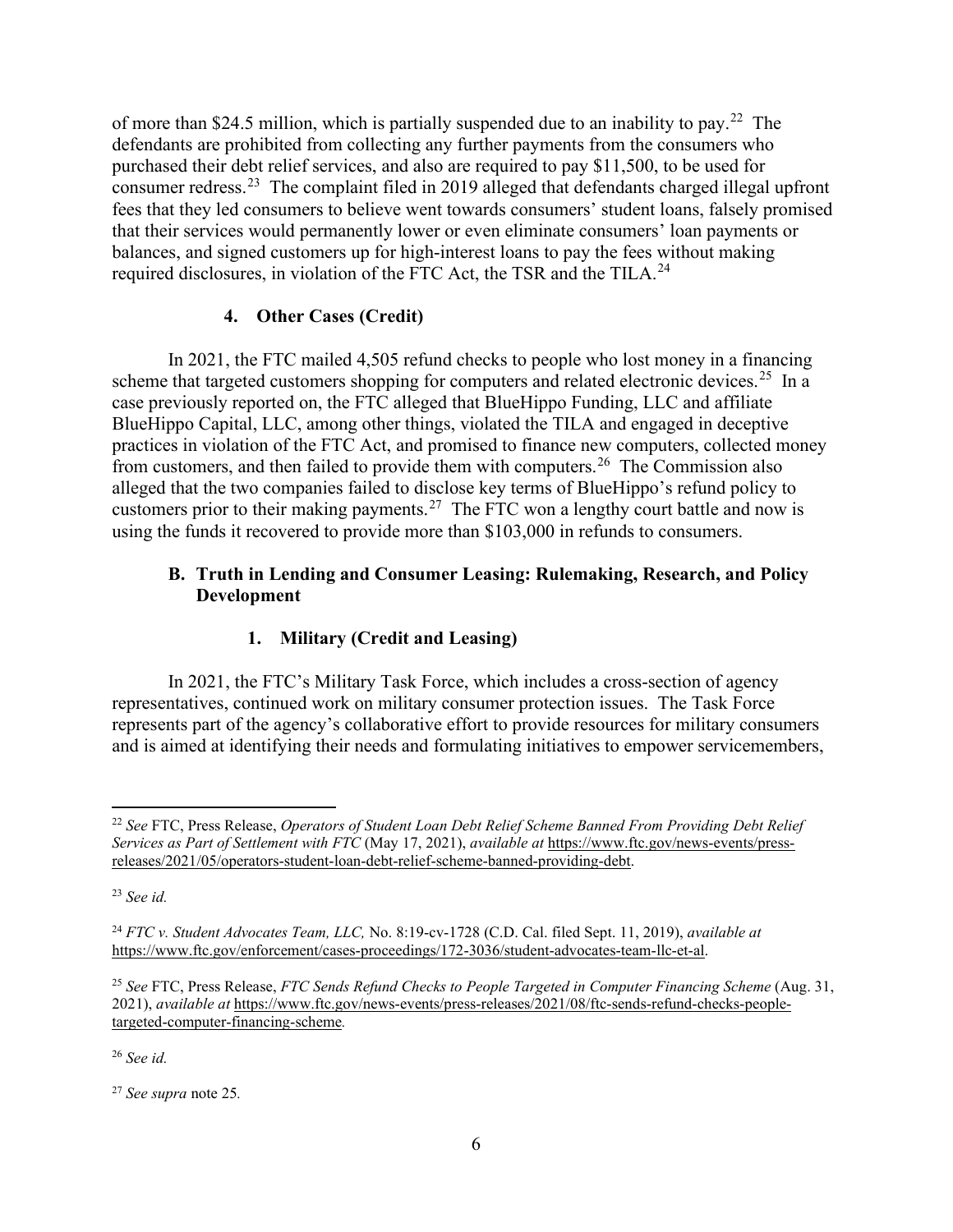veterans, and their families, including through law enforcement actions. Additional information concerning FTC initiatives in 2021 to assist military consumers is included below.

## **a. ABA Legal Assistance for Military Personnel**

The FTC staff worked with the American Bar Association's Standing Committee on Legal Assistance for Military Personnel (ABA LAMP or committee). The FTC serves as a liaison to ABA LAMP, and staff coordinates on FTC initiatives to assist military consumers, and provides training to servicemembers' and veterans' representatives in conjunction with the committee on consumer financial issues, including the Military Lending Act (MLA) and the Department of Defense (DoD) military lending rule, consumer credit and TILA-related matters, and consumer leasing and CLA-related matters.

# **b. Department of Defense Military Lending Task Force**

The FTC staff also participated in an interagency group that coordinates with the DoD on issues pertaining to the MLA and DoD's military lending rule implementing the MLA, which includes issues related to the TILA and other credit matters.[28](#page-6-0) 

# **C. Truth in Lending and Consumer Leasing: Consumer and Business Education**

In 2021, the FTC continued its efforts to educate consumers about issues related to consumer credit and lease transactions covered by, or closely related to, Regulation Z and Regulation M. The articles described below are all available in both English and Spanish.

# **1. Automobiles Sales and Financing (Credit and Leasing)**

The Commission updated a publication to provide guidance to consumers considering the purchase of a used car from a dealer.<sup>[29](#page-6-1)</sup> The publication provides a variety of tips, including about add-ons – optional products and services that can cost thousands of extra dollars and are often only mentioned at the end of a time-consuming day at the dealership; obtaining an independent vehicle inspection and considering the FTC's Buyer's Guide, which must be displayed on every used car offered for sale and also given to buyers after the sale; and considering payment options. The FTC also updated its publication on financing and leasing vehicles, providing guidance on what to consider before buying or leasing a car – including getting the "out-the-door" price of the car in writing before visiting the dealer's lot and before discussing financing with the dealer, checking trade-in values, considering various financing

<span id="page-6-0"></span><sup>&</sup>lt;sup>28</sup> The MLA requires the DoD to coordinate with several federal agencies, including the FTC, in prescribing regulations and not less than every two years thereafter. 10 U.S.C. § 987.

<span id="page-6-1"></span><sup>29</sup> *See Buying a Used Car From a Dealer* (May 2021)*,* https://consumer.ftc.gov/articles/buying-used-car-dealer; *Como comprarle un carro usado a un concesionario* (May 2021), https://consumidor.ftc.gov/articulos/comocomprarle-un-carro-usado-un-concesionario.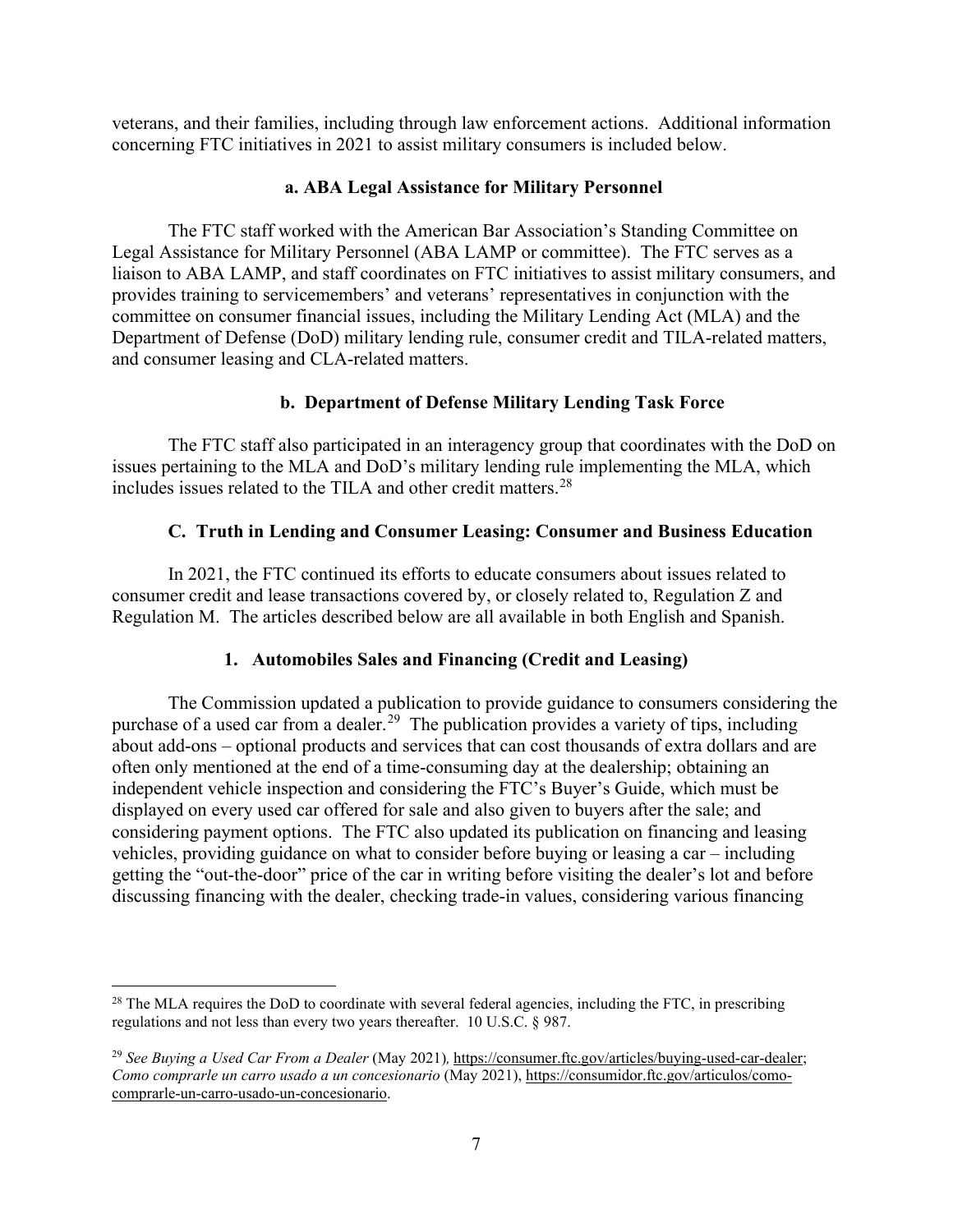options, and shopping carefully for the best deal.<sup>30</sup> It also notes differences between leasing and buying, and advises consumers to review the terms before signing the documents and to get a copy of the contract before leaving the dealership.

The FTC also released an update about car dealer ads and promotions, emphasizing the importance of asking the dealer to confirm if the vehicle is actually on the lot, noting that advertised prices might not include all fees and charges and that dealers may try to tack on addons to increase cost, and recommending that consumers get pre-approved for financing before working with the dealer's financing office.<sup>31</sup> The publication provides examples of deceptive car ads, including those offering very low prices, discounts, or monthly payments, and offers such as "\$0 due at lease signing," and advises consumers to confirm terms before visiting the dealership. Another publication focused on auto trade-ins and negative equity, explaining how negative equity can affect car values and how to effectively deal with this issue, including consulting independent publications on vehicle values, and considering options before purchasing, such as deferring a purchase until you have positive equity in the vehicle you are selling, or selling your current car yourself to obtain a higher price.<sup>32</sup> The FTC also released an updated publication alerting consumers that for new or used cars, salespersons might try to sell an auto service contract to help protect against unexpected or costly repairs, but it could duplicate coverage you have through your manufacturer's warranty; it also provides additional information regarding add-ons, including about how auto warranties differ from auto service contracts.<sup>[33](#page-7-3)</sup>

# **2. Mortgages (Credit)**

The Commission updated a mortgage article with tips on shopping for a mortgage, ways to prepare for getting a mortgage including getting quotes from several lenders or brokers, and information on what to expect after you apply for the loan.<sup>[34](#page-7-4)</sup> It includes a mortgage shopping

<span id="page-7-0"></span><sup>30</sup> *See Financing or Leasing a Car* (May 2021), https://consumer.ftc.gov/articles/financing-or-leasing-car; C*omo financiar un carro o adquirirlo en la modalidad de leasing* (May 2021), https://consumidor.ftc.gov/articulos/comofinanciar-un-carro-o-adquirirlo-en-la-modalidad-de-leasing.

<span id="page-7-1"></span><sup>31</sup> *See Know Before You Go: Car Dealer Ads and Promotions* (May 2021), https://consumer.ftc.gov/articles/knowyou-go-car-dealer-ads-promotions; *Lo que tiene que saber sobre los anuncios y promociones de carros antes de ir al concesionario* (May 2021), https://consumidor.ftc.gov/articulos/lo-que-tiene-que-saber-sobre-los-anuncios-ypromociones-de-carros-antes-de-ir-al-concesionario.

<span id="page-7-2"></span><sup>32</sup> *See Auto Trade-Ins and Negative Equity: When You Owe More than Your Car is Worth* (May 2021), https://consumer.ftc.gov/articles/auto-trade-ins-negative-equity-when-you-owe-more-your-car-worth; *Canje de carros y valor neto negative: Cuando debe mas de lo que vale su carro* (May 2021), https://consumidor.ftc.gov/articulos/canje-de-carros-y-valor-neto-negativo-cuando-debe-mas-de-lo-que-vale-sucarro.

<span id="page-7-3"></span><sup>33</sup> *See Auto Warranties and Service Contracts* (May 2021), https://consumer.ftc.gov/articles/auto-warranties-servicecontracts; *Garantias y contratos de servicio para carros* (May 2021), https://consumidor.ftc.gov/articulos/garantiasy-contratos-de-servicio-para-carros.

<span id="page-7-4"></span><sup>34</sup> *See Shopping for a Mortgage FAQS* (May 2021), https://consumer.ftc.gov/articles/shopping-mortgage-faqs; *Preguntas frecuentes sobre como buscar, comparar y elegir una hipoteca* (May 2021), https://consumidor.ftc.gov/articulos/preguntas-frecuentes-sobre-como-buscar-comparar-y-elegir-una-hipoteca.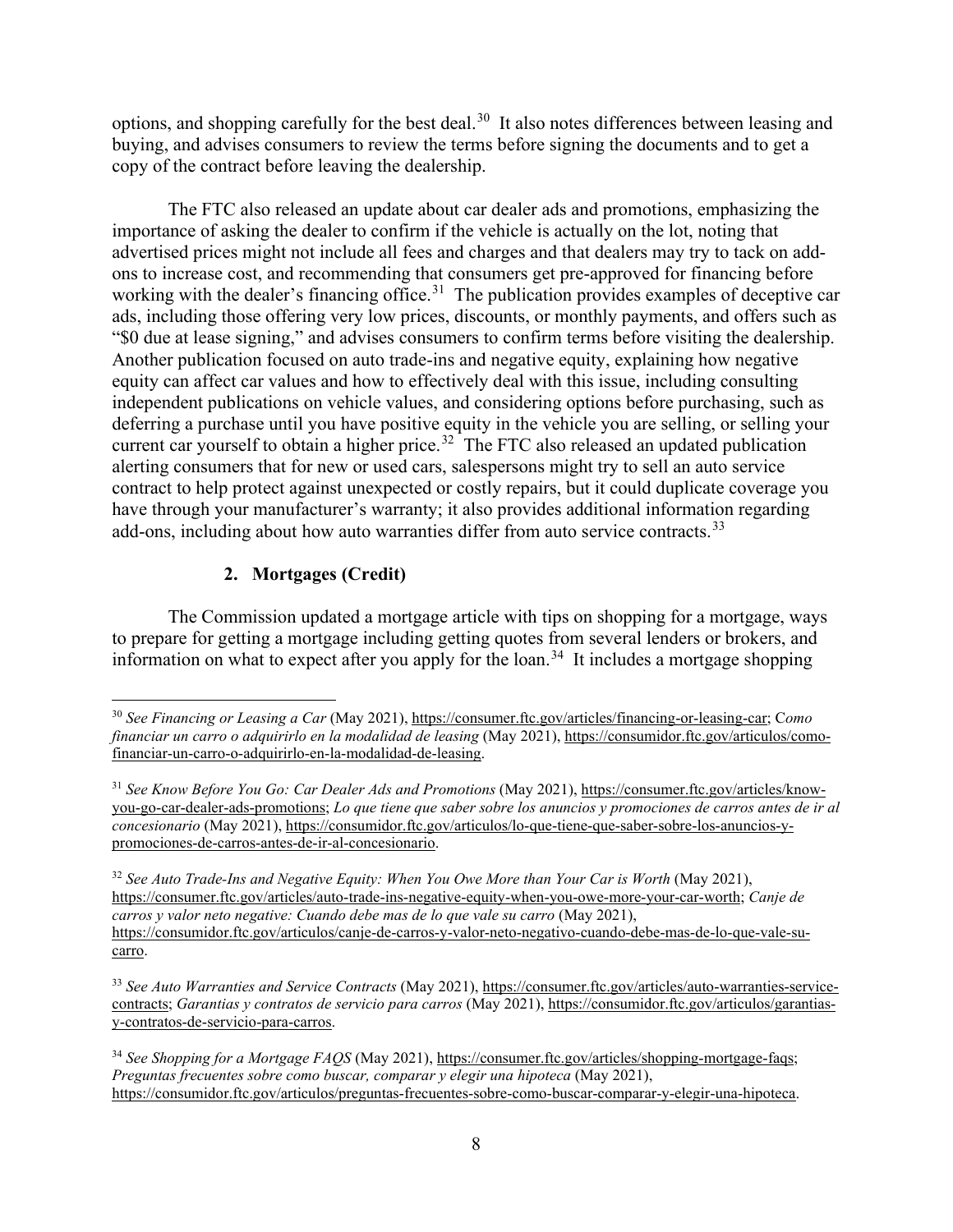worksheet to facilitate comparing costs and other terms of mortgage offers. Another publication on avoiding home improvement scams focused on signs of a scam, including scammers who pressure consumers for an immediate decision or suggest you borrow money from a lender they know, and ways to avoid the scams.<sup>[35](#page-8-0)</sup> It also advises consumers only to consider contractors who are licensed and insured, to check with consumer protection officials for complaints about a contractor and get multiple estimates, to never agree to a loan without understanding the terms and knowing whether one can make the payments, and to avoid transferring a deed to anyone without consulting an attorney, knowledgeable family member, or someone else you trust.

#### **3. Other Education (Credit)**

The Commission updated a publication on payday and car title loans, to explain how they work and the high costs of these short-term loans, to highlight what to look for with these products, and to provide possible alternatives, such as asking creditors for more time to repay existing loans, getting loans from a credit union or community bank, and getting help managing debt.<sup>[36](#page-8-1)</sup> It also provides information on the Military Lending Act (MLA), which applies to various types of credit including payday loans, car title loans, personal loans, and credit cards. The article notes some of the MLA's special protections for military consumers, including its limit on financing costs to 36%, and requirement that lenders provide military consumers with disclosures about your rights and financing costs.

The FTC also issued a publication providing information to help consumers compare payments cards, including credit, charge, and secured credit cards with other cards.<sup>37</sup> The article describes the different types of cards, notes that they have different characteristics even those they may look similar, and offers tips on what to look for with each card.

#### **III. Regulation E (the EFTA)**

In 2021, the FTC had two ongoing cases pertaining to the EFTA and Regulation E. The Commission also engaged in research and policy work and educational activities involving the EFTA and Regulation E.

<span id="page-8-0"></span><sup>35</sup> *See How To Avoid a Home Improvement Scam* (May 2021), https://consumer.ftc.gov/articles/how-avoid-homeimprovement-scam; *Como evitar una estafa de mejoras del hogar* (May 2021), https://consumidor.ftc.gov/articulos/como-evitar-una-estafa-de-mejoras-del-hogar.

<span id="page-8-1"></span><sup>&</sup>lt;sup>36</sup> See What To Know About Payday and Car Title Loans (May 2021), https://consumer.ftc.gov/articles/what-knowabout-payday-car-title-loans; *Lo que hay que saber sobre los prestamos de día de pago y los prestamos con titulo de propiedad de un carro* (May 2021), https://consumidor.ftc.gov/articulos/lo-que-hay-que-saber-sobre-los-prestamosde-dia-de-pago-y-los-prestamos-con-titulo-de-propiedad-de.

<span id="page-8-2"></span><sup>37</sup> *See Comparing Credit, Charge, Secured Credit, Debit, or Prepaid Cards* (May 2021), https://consumer.ftc.gov/articles/comparing-credit-charge-secured-credit-debit-or-prepaid-cards.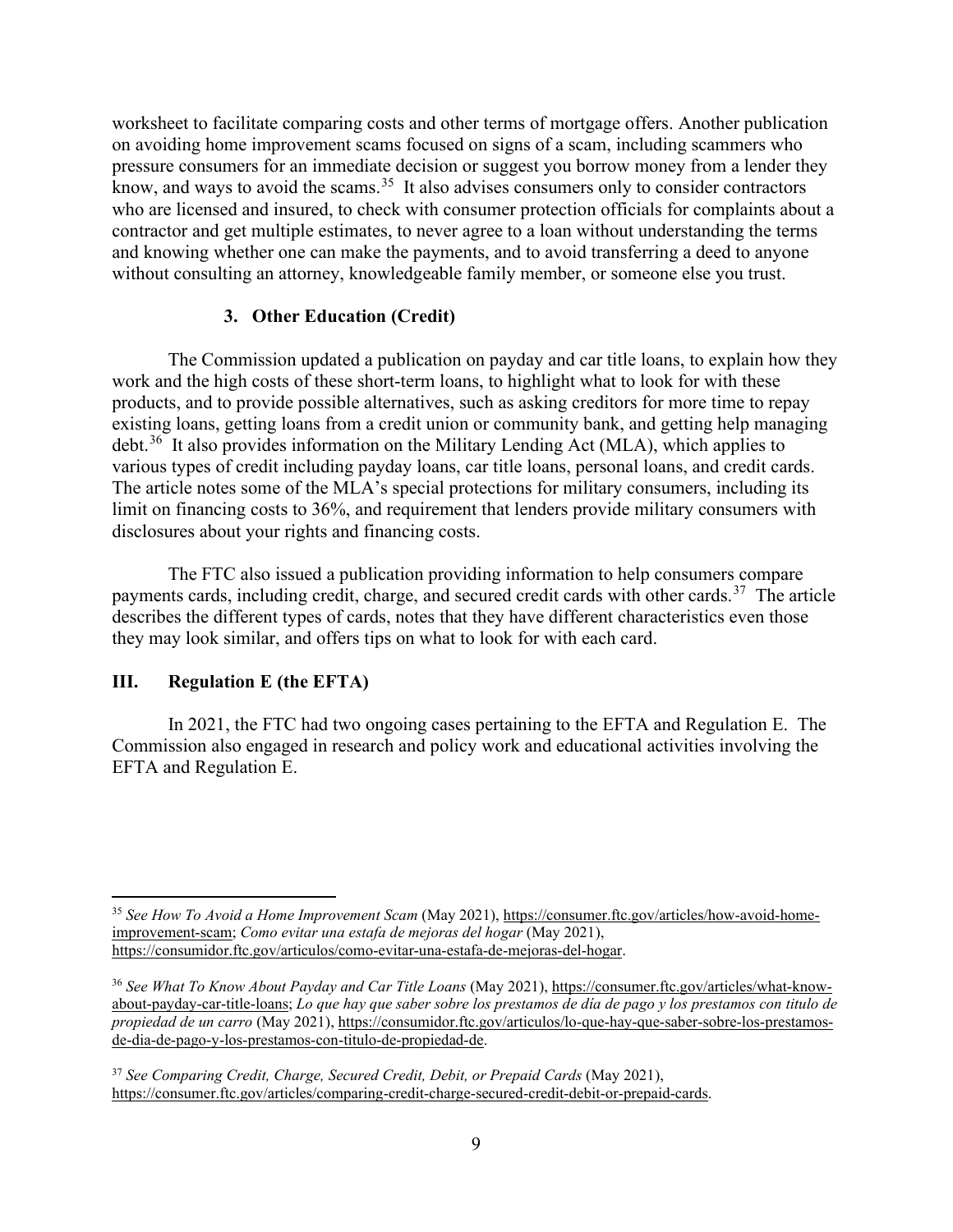#### **A. Electronic Fund Transfers: Enforcement Actions**

#### **1. Negative Option Cases**

One of the Commission's cases alleging violations of the EFTA and Regulation E arose in the context of "negative option" plans.<sup>[38](#page-9-0)</sup> In 2021, the FTC continued litigation against the remaining defendants in an action that was previously reported on against Redwood Scientific, in which the FTC alleged that defendants engaged in a scheme that used illegal robocalls to deceptively market dissolvable oral film strips as effective smoking cessation, weight-loss, and sexual-performance aids, and enrolled consumers in auto-ship continuity plans without their consent, in violation of the FTC Act, the EFTA, and the TSR, among other statutes.<sup>[39](#page-9-1)</sup> Litigation continued in this matter in 2021.

#### **2. Other Cases**

As also described above, the FTC settled with owners and operators of a payday lending enterprise (Harvest Moon), resolving allegations that Harvest Moon deceptively overcharged consumers millions of dollars and used deceptive tactics.<sup>[40](#page-9-2)</sup> Among other things, the FTC had charged that the defendants continued to draw millions of dollars in payments from consumers' bank accounts long after the loans' original principal amount and stated repayment cost had been repaid, and until consumers completely closed their bank accounts or found some other way to cut off payments, violating the FTC Act and the EFTA and Regulation E, and other requirements.<sup>[41](#page-9-3)</sup> In addition to the settlement terms described above, the settlement prohibits the defendants from making electronic fund transfers from a consumer's bank account on a recurring basis without obtaining a written authorization signed or similarly authenticated from the consumer for preauthorized electronic fund transfers, from failing to provide the consumer with a

<span id="page-9-0"></span><sup>&</sup>lt;sup>38</sup> Negative option plans can involve the use of debit cards, credit cards, or both. The EFTA and Regulation E apply to debit cards; the TILA and Regulation Z apply to credit cards. These can include plans where a consumer agrees to receive various goods or services from a company, often for a trial period at no charge or at a reduced price. The company also obtains, sometimes through misrepresentations, the consumer's debit or credit card number. If the consumer does not cancel before the end of the trial period, the shipments of goods or provision of services continue, and the consumer incurs recurring charges. The EFTA and Regulation E prohibit companies from debiting consumers' debit cards, or using other electronic fund transfers to debit their bank accounts, on a recurring basis without obtaining proper written authorization for preauthorized electronic fund transfers and without providing the consumer with a copy of the written authorization.

<span id="page-9-1"></span><sup>39</sup> *See generally* FTC, Enforcement, Cases and Proceedings, *FTC v. Jason Cardiff (Redwood Scientific Technologies, Inc.)*, *available at* https://www.ftc.gov/enforcement/cases-proceedings/172-3117-x190001/jasoncardiff-redwood-scientific-technologies-inc.

<span id="page-9-2"></span><sup>40</sup> *See* FTC, Press Release, *FTC Acts to Ban Payday Lender From Industry, Forgive Illegal Debt* (Feb. 11, 2021), *available at* https://www.ftc.gov/news-events/press-releases/2021/02/ftc-acts-ban-payday-lender-industry-forgiveillegal-debt*.* 

<span id="page-9-3"></span><sup>41</sup> *See id*.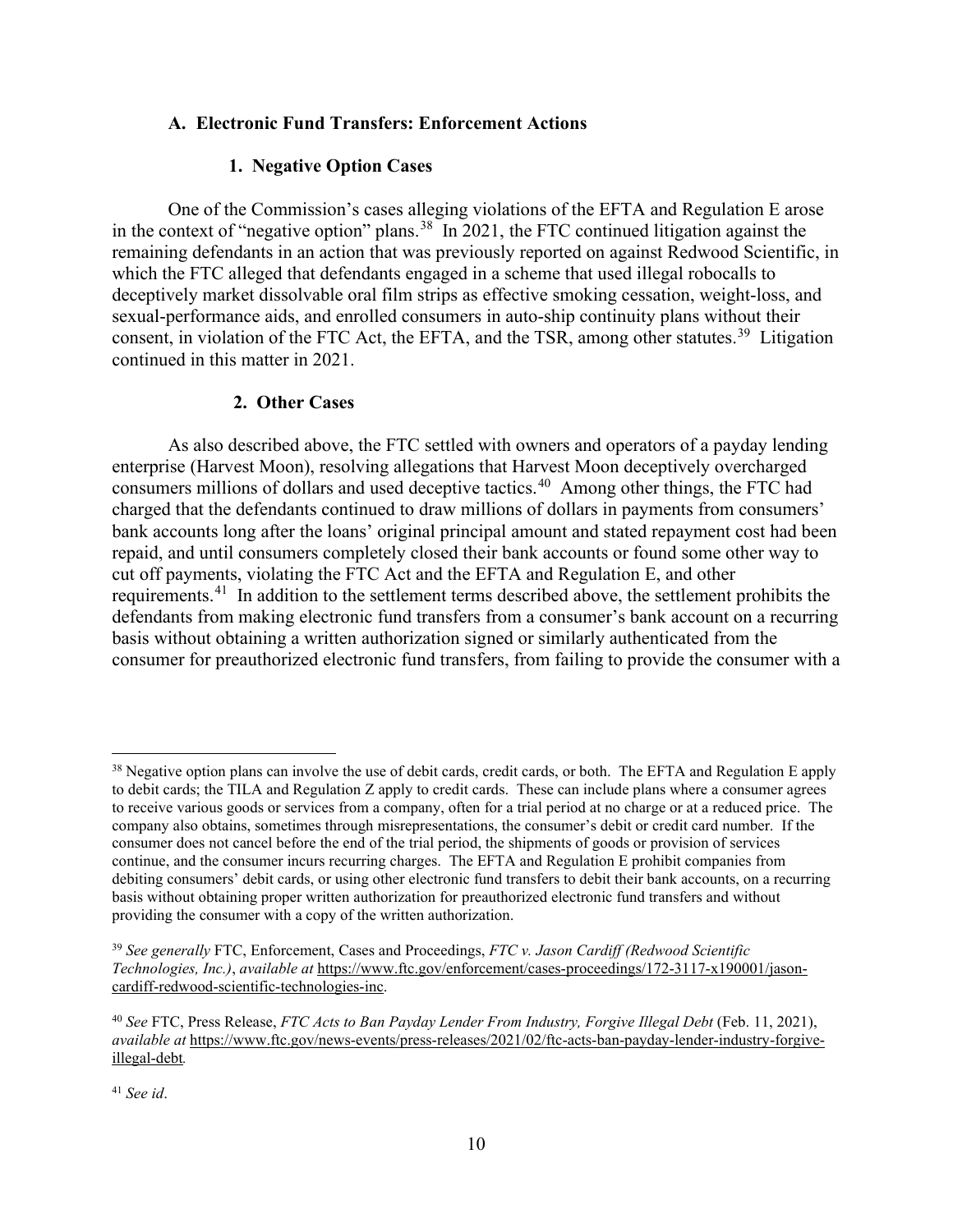copy of the written authorization, and from violating the EFTA or Regulation E.<sup>42</sup> In addition, the default judgment against La Posta Tribal Lending Enterprise also permanently enjoined the defendant from, among other things, misrepresenting the number of payments, total payments or amount of interest and principal payments that will be withdrawn from any consumer's bank accounts, and from violating the EFTA or Regulation E.<sup>[43](#page-10-1)</sup>

As described above, the FTC filed mailed 4,505 refund checks to distribute more than \$103,000 to people who lost money in a financing scheme that targeted customers shopping for computers and related electronic devices.<sup>[44](#page-10-2)</sup> The FTC's case against BlueHippo Funding, LLC and affiliate BlueHippo Capital, LLC, previously reported, also alleged violations of EFTA, and of the FTC Act related to its promises to finance new computers, collection of money from customers, and failure to provide consumers with computers.[45](#page-10-3)

## **B. Electronic Fund Transfers: Rulemaking, Research, and Policy Development**

The FTC does not have rulemaking authority under the EFTA but in 2021 engaged in research and policy work that addressed EFTA-related issues.

In 2021, the FTC issued an enforcement policy statement on negative options, warning companies against deploying illegal practices that trick or trap consumers into subscription services, and emphasizing it is ramping up enforcement in response to a rising number of complaints about financial harms caused by deceptive sign up tactics, including unauthorized charges or ongoing billing that is impossible to cancel.[46](#page-10-4) The statement notes that consumer suffer costs when marketers fail to make adequate disclosures, bill consumers without their consent or make cancellation, and that over the years, unfair or deceptive negative option practices have remained a persistent source of consumer harms, saddling shoppers with recurring payment for products and service they did not intend to purchase or did not want to continue to

<span id="page-10-0"></span><sup>42</sup> *See FTC v. Lead Express, Inc.,* No. 20-cv-00840 (D. Nev. Apr. 1, 2021 (stipulated order for permanent injunction and monetary judgment as to defendants Lead Express Inc., Camel Coins, Inc., Sea Mirror, Inc., Naito Corp., Kotobuki Marketing, Inc., Ebisu Marketing, Inc., Hotel Marketing, Inc., Daikoku Marketing, Inc., Takehisa Naito, and Keishi Ikeda).

<span id="page-10-1"></span><sup>43</sup> *See supra* note 17.

<span id="page-10-2"></span><sup>44</sup> *See generally supra* note 25.

<span id="page-10-3"></span><sup>45</sup> *See generally supra* note 25.

<span id="page-10-4"></span><sup>46</sup> *See* FTC, Press Release, *FTC to Ramp up Enforcement against Illegal Dark Patterns that Trick or Trap Consumers into Subscriptions* (Oct. 28, 2021), *available at* https://www.ftc.gov/news-events/pressreleases/2021/10/ftc-ramp-enforcement-against-illegal-dark-patterns-trick-or-trap*.*

In 2021, the FTC held a forum on digital "dark patterns," a term used to describe a range of potentially manipulative user interface designs used on websites and mobile apps. *See Bringing Dark Patterns to Light: An FTC Workshop (*Apr. 29, 2021), *available at* https://www.ftc.gov/news-events/events/2021/04/bringing-dark-patterns-light-ftcworkshop. A webcast and event materials are available at that site.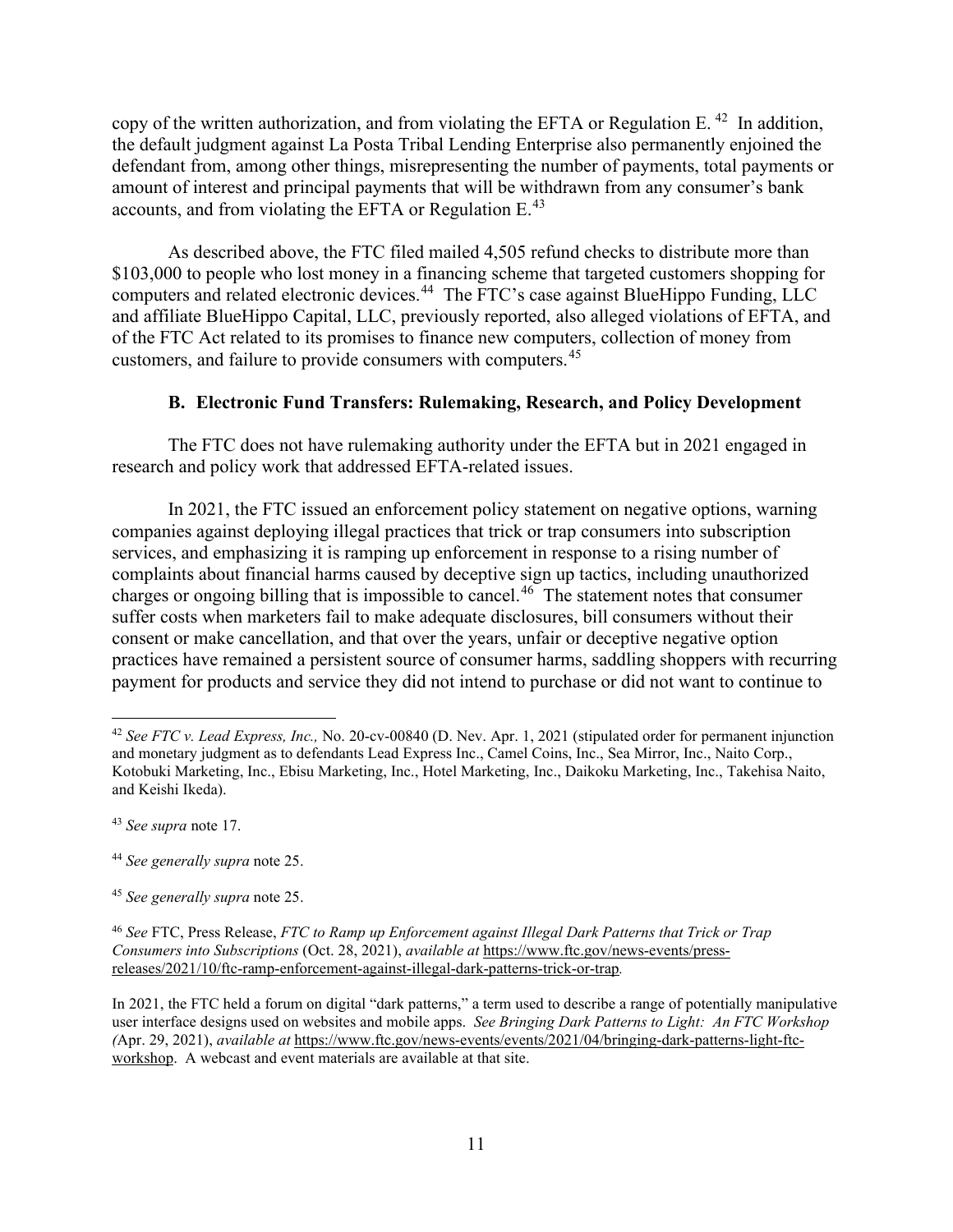purchase.[47](#page-11-0) It addresses statutes and regulations applicable to negative option programs on which the FTC's enforcement actions against these programs primarily rely, including EFTA's prohibition on the imposing of recurring charges on a consumer's debit card or bank account without written authorization.<sup>48</sup> It also puts companies on notice that they will face legal action if their sign-up process fails to provide clear, up-front information, obtain consumer's informed consent, and make cancellation easy.[49](#page-11-2)

The FTC also worked with the DoD interagency group and with ABA LAMP as discussed above, on electronic funds transfer issues. Among other things, the FTC staff coordinated with the DoD interagency group on issues related to preauthorized electronic fund transfers in the military lending rule. The FTC also provided input to ABA LAMP, and conducted trainings for judge advocates general and others in conjunction with ABA LAMP trainings, on EFTs, FTC cases in this area, and the EFTA requirements.

#### **C. Electronic Fund Transfers: Consumer and Business Education**

The FTC's article on payment cards, described above, also provides information about debit and prepaid cards. It includes guidance on how these cards differ from other cards such as credit, charge or secured credit cards and important considerations for each type of card.<sup>[50](#page-11-3)</sup>

\* \* \* \*

<span id="page-11-1"></span><sup>48</sup> *Id.*

<span id="page-11-0"></span><sup>47</sup> *See* FTC, Enforcement Policy Statement Regarding Negative Option Marketing (Enforcement Policy Statement), 86 Fed. Reg. 60822 (Nov. 4, 2021), *available at* https://www.govinfo.gov/content/pkg/FR-2021-11-04/pdf/2021- 24094.pdf. Commissioner Phillips issued a concurring statement, and Commissioner Wilson issued a dissenting statement, in this matter. *See Concurring Statement of Noah Joshua Phillips,* 86 Fed. Reg. at 60826, and *Dissenting Statement of Christine S. Wilson,* 86 Fed. Reg. at 60826-27, both *available at*  https://www.govinfo.gov/content/pkg/FR-2021-11-04/pdf/2021-24094.pdf, respectively.

<span id="page-11-2"></span><sup>49</sup> *See supra* note 47.

<span id="page-11-3"></span><sup>50</sup> *See supra* note 37.